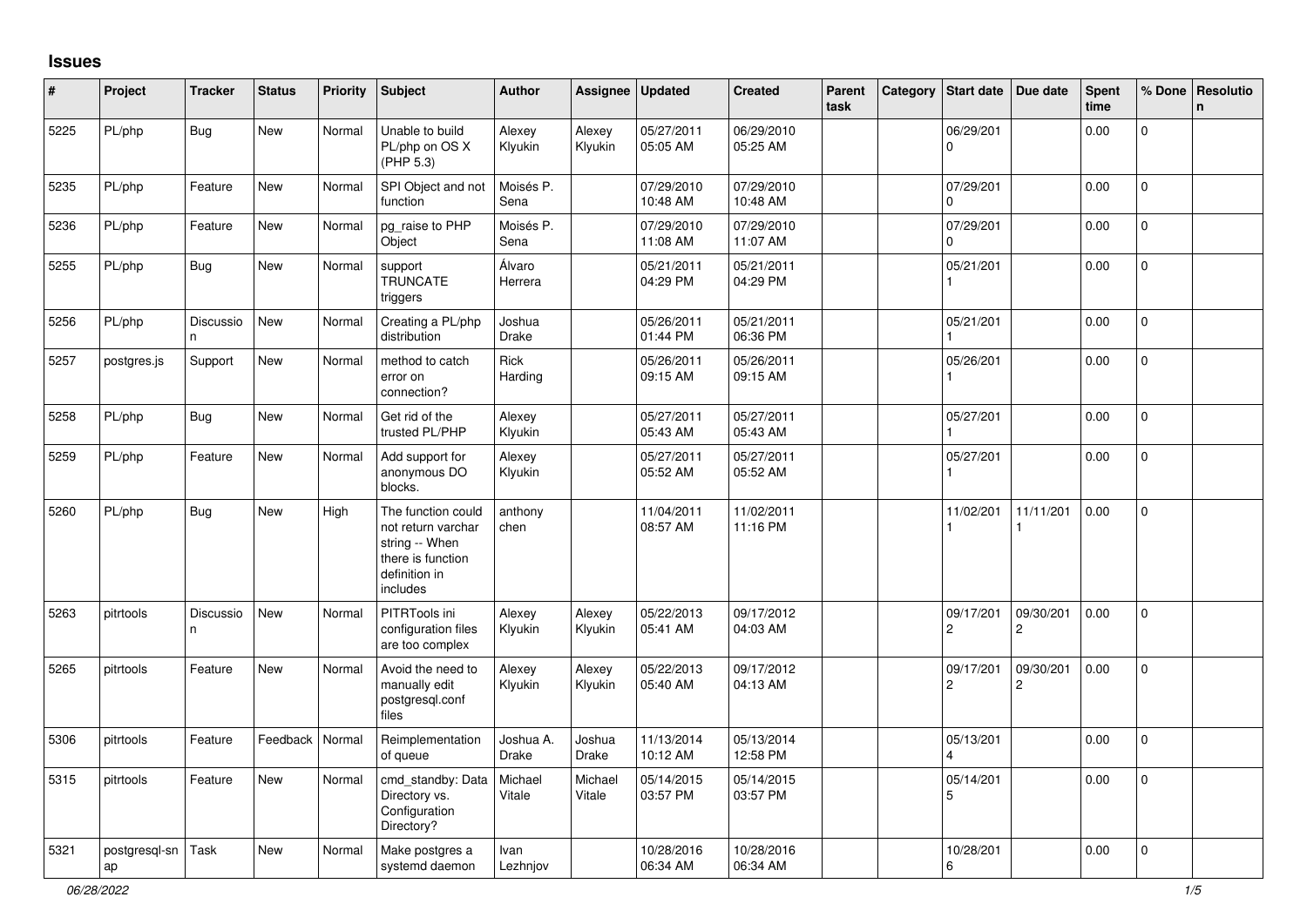| #    | Project             | <b>Tracker</b> | <b>Status</b>  | Priority | <b>Subject</b>                                                               | <b>Author</b>                       | Assignee                | <b>Updated</b>         | <b>Created</b>         | Parent<br>task | Category | <b>Start date</b>           | Due date       | <b>Spent</b><br>time | % Done         | Resolutio<br>$\mathsf{n}$ |
|------|---------------------|----------------|----------------|----------|------------------------------------------------------------------------------|-------------------------------------|-------------------------|------------------------|------------------------|----------------|----------|-----------------------------|----------------|----------------------|----------------|---------------------------|
| 5327 | postgresql-sn<br>ap | Feature        | ln<br>Progress | Normal   | New snap<br>packages to be<br>created                                        | Joshua<br><b>Drake</b>              | Ivan<br>Lezhniov        | 12/13/2016<br>08:36 AM | 12/09/2016<br>07:11 AM |                |          | 12/09/201<br>6              |                | 0.00                 | 40             |                           |
| 5328 | pitrtools           | <b>Bug</b>     | <b>New</b>     | High     | threaded_rsync.py:<br>--delete-excluded<br>causes all files to<br>be deleted | Eric<br>Worden                      |                         | 01/17/2017<br>10:48 AM | 01/17/2017<br>10:48 AM |                |          | 01/17/201<br>7              |                | 0.00                 | $\overline{0}$ |                           |
| 5339 | postgresql-sn<br>ap | Task           | New            | Normal   | Explore tracks<br>feature                                                    | Ivan<br>Lezhnjov                    | Ivan<br>Lezhniov        | 06/09/2017<br>03:47 AM | 06/09/2017<br>03:47 AM |                |          | 06/09/201                   | 06/16/201<br>7 | 0.00                 | 0              |                           |
| 5340 | postgresql-sn<br>ap | Task           | <b>New</b>     | Normal   | Change package<br>name                                                       | <b>Ivan</b><br>Lezhnjov             | <b>Ivan</b><br>Lezhnjov | 08/02/2017<br>11:44 PM | 08/02/2017<br>11:44 PM |                |          | 08/02/201<br>$\overline{7}$ | 08/04/201<br>7 | 0.00                 | $\mathbf{0}$   |                           |
| 4866 | Odbcng              | Feature        | New            | High     | please post test<br>cases                                                    | bford -                             | bford -                 | 11/16/2007<br>08:21 PM | 11/16/2007<br>08:21 PM |                |          |                             |                | 0.00                 | $\mathsf{O}$   |                           |
| 4868 | Odbcng              | Feature        | New            | High     | Test environment                                                             | bford -                             | bford -                 | 11/28/2007<br>02:22 PM | 11/27/2007<br>08:48 PM |                |          |                             |                | 0.00                 | $\mathbf 0$    |                           |
| 4872 | Odbcng              | <b>Bug</b>     | New            | High     | ODBCng +<br><b>UNICODE</b>                                                   | bford -                             | bford -                 | 04/24/2008<br>08:55 AM | 04/24/2008<br>08:55 AM |                |          |                             |                | 0.00                 | $\Omega$       |                           |
| 4873 | Odbcng              | Feature        | New            | High     | Win64 version                                                                | bford -                             | bford -                 | 07/23/2008<br>02:21 AM | 07/23/2008<br>02:21 AM |                |          |                             |                | 0.00                 | $\mathbf 0$    |                           |
| 4890 | Pggraph             | Feature        | In<br>Progress | Normal   | new report(s)                                                                | Darcy<br>Buskermole<br>n.           | Aurynn<br>Shaw          | 10/16/2007<br>10:20 AM | 09/25/2006<br>10:36 PM |                |          |                             |                | 0.00                 | $\overline{0}$ |                           |
| 4901 | Pggraph             | Feature        | New            | High     | pggraph_table<br>doesn't list tables                                         | bford -                             | Aurynn<br>Shaw          | 12/30/2008<br>01:56 PM | 12/29/2006<br>05:18 PM |                |          |                             |                | 0.00                 | $\Omega$       |                           |
| 4908 | Pggraph             | Feature        | In<br>Progress | Normal   | Table statistics<br>tablename                                                | bford -                             | Aurynn<br>Shaw          | 08/20/2007<br>02:35 PM | 01/07/2007<br>07:26 PM |                |          |                             |                | 0.00                 | $\mathbf{0}$   |                           |
| 4914 | Pggraph             | Feature        | In<br>Progress | Normal   | customer feedback                                                            | bford -                             | Aurynn<br>Shaw          | 08/20/2007<br>02:37 PM | 03/19/2007<br>08:54 PM |                |          |                             |                | 0.00                 | $\overline{0}$ |                           |
| 4915 | Pggraph             | Feature        | In<br>Progress | Normal   | insert time should<br>be timestamptz                                         | Darcy<br>Buskermole<br>$\mathsf{n}$ | Aurynn<br>Shaw          | 10/16/2007<br>09:45 AM | 03/21/2007<br>06:35 AM |                |          |                             |                | 0.00                 | 0              |                           |
| 4925 | Pggraph             | Feature        | New            | Normal   | Allow graphing<br>specific intervals                                         | Darcy<br>Buskermole<br>n            | Aurynn<br>Shaw          | 10/16/2007<br>10:28 AM | 07/03/2007<br>08:28 AM |                |          |                             |                | 0.00                 | $\overline{0}$ |                           |
| 4926 | Pggraph             | Feature        | New            | Normal   | insert/update/delete                                                         | bford -                             | Aurynn<br>Shaw          | 12/26/2007<br>12:26 PM | 08/20/2007<br>04:15 PM |                |          |                             |                | 0.00                 | $\Omega$       |                           |
| 4931 | Pggraph             | Feature        | New            | Normal   | Develop a nagios<br>plugin for pggraph<br>checks                             | Devrim<br>Gunduz                    | Aurynn<br>Shaw          | 12/18/2007<br>07:24 PM | 12/18/2007<br>07:24 PM |                |          |                             |                | 0.00                 | $\mathbf 0$    |                           |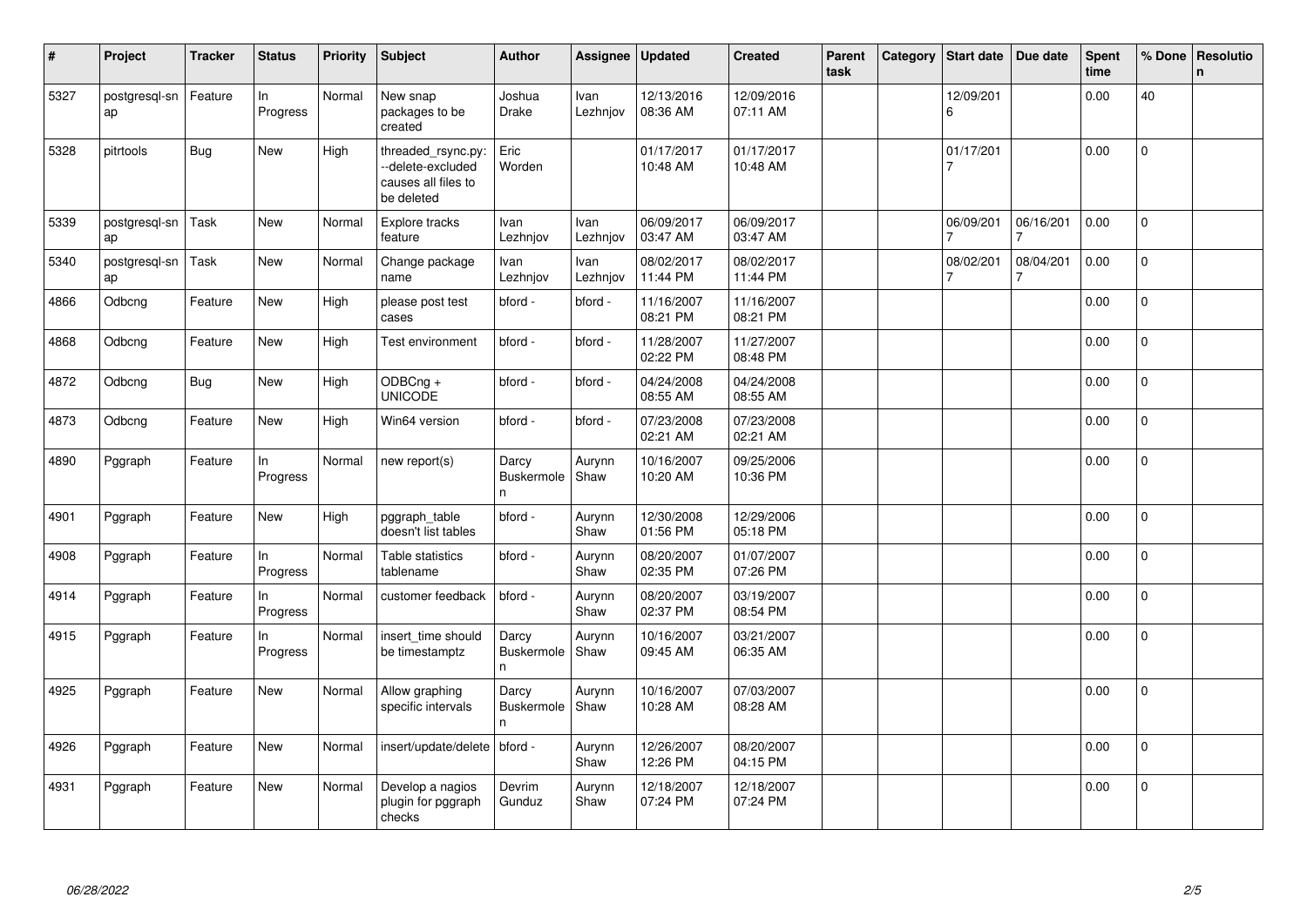| #    | Project | <b>Tracker</b> | <b>Status</b> | <b>Priority</b> | <b>Subject</b>                                                 | <b>Author</b>  | Assignee       | <b>Updated</b>         | <b>Created</b>         | Parent<br>task | Category | Start date | Due date | <b>Spent</b><br>time | % Done       | Resolutio<br>n |
|------|---------|----------------|---------------|-----------------|----------------------------------------------------------------|----------------|----------------|------------------------|------------------------|----------------|----------|------------|----------|----------------------|--------------|----------------|
| 4932 | Pggraph | Feature        | New           | Normal          | Have pggraph<br>directly access Wiki<br>passwords              | Aurynn<br>Shaw | Aurynn<br>Shaw | 12/31/2007<br>10:28 AM | 12/31/2007<br>10:28 AM |                |          |            |          | 0.00                 | $\mathsf{O}$ |                |
| 4933 | Pggraph | Feature        | New           | Normal          | Feature requests,<br>pggraph                                   | Aurynn<br>Shaw | Aurynn<br>Shaw | 03/12/2008<br>12:44 PM | 03/12/2008<br>12:44 PM |                |          |            |          | 0.00                 | $\mathbf 0$  |                |
| 4936 | Pggraph | <b>Bug</b>     | New           | High            | Modify averaging<br>functions                                  | Aurynn<br>Shaw | Aurynn<br>Shaw | 07/14/2008<br>10:12 AM | 07/14/2008<br>10:11 AM |                |          |            |          | 0.00                 | $\mathbf 0$  |                |
| 4937 | Pggraph | <b>Bug</b>     | New           | High            | Modification of DB<br>Client code for date<br>ranges           | Aurynn<br>Shaw | Aurynn<br>Shaw | 07/16/2008<br>10:14 PM | 07/14/2008<br>10:45 AM |                |          |            |          | 0.00                 | 0            |                |
| 4940 | Pggraph | Bug            | New           | High            | Remove prefixes                                                | Aurynn<br>Shaw | Aurynn<br>Shaw | 07/14/2008<br>11:05 AM | 07/14/2008<br>11:05 AM |                |          |            |          | 0.00                 | 0            |                |
| 4943 | Pggraph | <b>Bug</b>     | New           | Low             | Future Planning<br>and Ideas                                   | Aurynn<br>Shaw | Aurynn<br>Shaw | 07/16/2008<br>10:14 PM | 07/14/2008<br>11:32 AM |                |          |            |          | 0.00                 | 0            |                |
| 4945 | Pggraph | <b>Bug</b>     | New           | High            | Force all graphs to<br>abort if non-specific<br>data specified | Aurynn<br>Shaw | Aurynn<br>Shaw | 07/16/2008<br>10:14 PM | 07/15/2008<br>03:32 PM |                |          |            |          | 0.00                 | $\mathsf{O}$ |                |
| 4947 | Pggraph | <b>Bug</b>     | New           | High            | Do testing of data<br>arrays                                   | Aurynn<br>Shaw | Aurynn<br>Shaw | 07/16/2008<br>09:01 PM | 07/16/2008<br>09:01 PM |                |          |            |          | 0.00                 | $\mathbf 0$  |                |
| 4948 | Pggraph | <b>Bug</b>     | New           | High            | in pggraph_table,<br>prevent crash if no<br>tables present     | Aurynn<br>Shaw | Aurynn<br>Shaw | 07/16/2008<br>09:42 PM | 07/16/2008<br>09:42 PM |                |          |            |          | 0.00                 | $\mathbf 0$  |                |
| 4949 | Pggraph | <b>Bug</b>     | New           | High            | Document<br>behaviour                                          | Aurynn<br>Shaw | Aurynn<br>Shaw | 07/21/2008<br>10:44 AM | 07/17/2008<br>04:59 PM |                |          |            |          | 0.00                 | $\Omega$     |                |
| 4950 | Pggraph | <b>Bug</b>     | New           | High            | Write unit tests                                               | Aurynn<br>Shaw | Aurynn<br>Shaw | 07/17/2008<br>05:02 PM | 07/17/2008<br>05:02 PM |                |          |            |          | 0.00                 | $\mathbf 0$  |                |
| 4951 | Pggraph | <b>Bug</b>     | New           | High            | Document date<br>range behaviour                               | Aurynn<br>Shaw | Aurynn<br>Shaw | 07/21/2008<br>10:44 AM | 07/21/2008<br>10:38 AM |                |          |            |          | 0.00                 | 0            |                |
| 4952 | Pggraph | <b>Bug</b>     | New           | High            | Help interface                                                 | Aurynn<br>Shaw | Aurynn<br>Shaw | 07/21/2008<br>10:40 AM | 07/21/2008<br>10:40 AM |                |          |            |          | 0.00                 | 0            |                |
| 4954 | Pggraph | <b>Bug</b>     | New           | High            | pggraph_clients                                                | Aurynn<br>Shaw | Aurynn<br>Shaw | 07/25/2008<br>07:59 AM | 07/25/2008<br>07:59 AM |                |          |            |          | 0.00                 | $\mathbf 0$  |                |
| 4956 | Pggraph | <b>Bug</b>     | New           | High            | dbrollup.py needs<br>to support pggraph<br>2.2                 | Aurynn<br>Shaw | Aurynn<br>Shaw | 07/25/2008<br>08:02 AM | 07/25/2008<br>08:02 AM |                |          |            |          | 0.00                 | 0            |                |
| 4958 | Pggraph | <b>Bug</b>     | New           | High            | Fix the "Help I have<br>no data" problem<br>with pggraph.      | Aurynn<br>Shaw | Aurynn<br>Shaw | 07/25/2008<br>11:37 AM | 07/25/2008<br>11:37 AM |                |          |            |          | 0.00                 | $\mathbf 0$  |                |
| 4959 | Pggraph | Bug            | New           | High            | Upgrade all present<br>pggraph clients to<br>pggraph_2_2       | Aurynn<br>Shaw | Aurynn<br>Shaw | 07/28/2008<br>08:07 AM | 07/28/2008<br>08:07 AM |                |          |            |          | 0.00                 | $\mathbf{0}$ |                |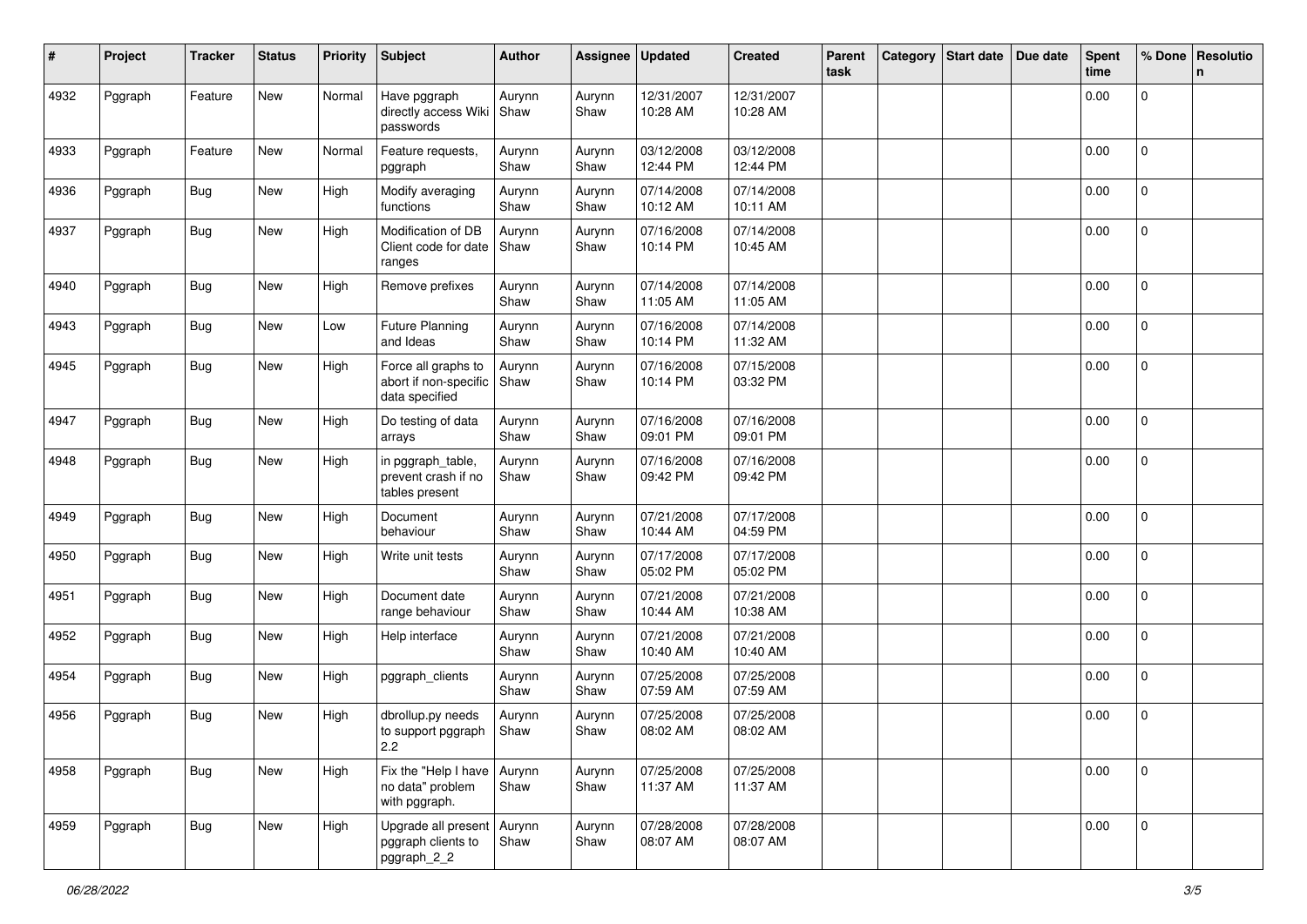| $\vert$ # | Project             | <b>Tracker</b> | <b>Status</b>  | <b>Priority</b> | <b>Subject</b>                                                 | <b>Author</b>        | Assignee          | <b>Updated</b>         | <b>Created</b>         | Parent<br>task | Category | <b>Start date</b> | Due date  | <b>Spent</b><br>time | % Done         | Resolutio<br>$\mathsf{n}$ |
|-----------|---------------------|----------------|----------------|-----------------|----------------------------------------------------------------|----------------------|-------------------|------------------------|------------------------|----------------|----------|-------------------|-----------|----------------------|----------------|---------------------------|
| 4960      | Pggraph             | <b>Bug</b>     | <b>New</b>     | High            | pg error of<br>pggraph 2 2                                     | Devrim<br>Gunduz     | Aurynn<br>Shaw    | 12/30/2008<br>09:09 AM | 12/30/2008<br>09:09 AM |                |          |                   |           | 0.00                 | $\mathbf 0$    |                           |
| 4967      | PL/php              | Feature        | In<br>Progress | Normal          | Redesign memory<br>handling                                    | Álvaro<br>Herrera    |                   | 05/21/2011<br>04:50 PM | 11/16/2005<br>05:31 PM |                |          |                   |           | 0.00                 | $\mathbf 0$    |                           |
| 4972      | PL/php              | <b>Bug</b>     | In<br>Progress | Normal          | array $PHP \lt\gt P$ g<br>conversion is<br>broken              | Álvaro<br>Herrera    |                   | 05/21/2011<br>04:50 PM | 11/23/2005<br>11:48 AM |                |          |                   |           | 0.00                 | 0              |                           |
| 4979      | PL/php              | Feature        | In<br>Progress | Normal          | Add support for<br><b>IN/OUT</b> parameters                    | Álvaro<br>Herrera    | Alexey<br>Klyukin | 09/14/2011<br>11:21 AM | 12/05/2005<br>07:37 AM |                |          |                   | 09/13/201 | 0.00                 | $\mathbf 0$    |                           |
| 4984      | PL/php              | Feature        | In<br>Progress | Normal          | Composite Type<br>Argument as table                            | bford -              |                   | 05/21/2011<br>04:50 PM | 12/15/2005<br>03:38 AM |                |          |                   |           | 0.00                 | $\Omega$       |                           |
| 4993      | Simpycity           | <b>Bug</b>     | New            | High            | Finish docs                                                    | Aurynn<br>Shaw       | Aurynn<br>Shaw    | 11/25/2008<br>11:31 AM | 11/25/2008<br>11:31 AM |                |          |                   |           | 0.00                 | $\mathbf 0$    |                           |
| 5000      | Simpycity           | Bug            | New            | Urgent          | <b>Automatic Rollback</b><br>Fix.                              | Lacey<br>Powers      | Aurynn<br>Shaw    | 04/29/2009<br>11:22 AM | 04/29/2009<br>11:22 AM |                |          |                   |           | 0.00                 | 0              |                           |
| 5291      | postgres fdw        | Bug            | New            | Normal          | Great watches at<br>cut-prices                                 | Jkawasaki            |                   | 04/11/2014<br>07:30 AM | 04/11/2014<br>07:30 AM |                |          |                   |           | 0.00                 | 0              |                           |
| 5292      | postgres fdw        | Bug            | <b>New</b>     | Normal          | [SPAM] Good<br>shoes good prices                               | Ladyregina           |                   | 04/11/2014<br>02:06 PM | 04/11/2014<br>02:06 PM |                |          |                   |           | 0.00                 | $\overline{0}$ |                           |
| 5301      | postgres_fdw        | Bug            | <b>New</b>     | Normal          | My husband loves<br>Jacob & Co                                 | Postgres<br>fdw      |                   | 05/08/2014<br>03:17 AM | 05/08/2014<br>03:17 AM |                |          |                   |           | 0.00                 | $\mathbf 0$    |                           |
| 5303      | postgres_fdw        | Bug            | New            | Normal          | [SPAM] Good<br>shoes good prices                               | Alvherre -           |                   | 05/11/2014<br>09:24 AM | 05/11/2014<br>09:24 AM |                |          |                   |           | 0.00                 | $\Omega$       |                           |
| 5312      | postgres_fdw        | Bug            | <b>New</b>     | Normal          | AutoDesk Users                                                 | Kina<br>Lawrence     |                   | 03/09/2015<br>07:36 AM | 03/09/2015<br>07:36 AM |                |          |                   |           | 0.00                 | 0              |                           |
| 5316      | postgres_fdw        | Bug            | <b>New</b>     | Normal          | (no subject)                                                   | Julieta<br>Clubb     |                   | 01/18/2016<br>04:11 AM | 01/18/2016<br>04:11 AM |                |          |                   |           | 0.00                 | $\mathbf 0$    |                           |
| 5317      | postgres fdw        | Bug            | New            | Normal          | Jonie Bittenbender                                             | Jonie<br>Bittenbende |                   | 01/26/2016<br>10:56 PM | 01/26/2016<br>10:56 PM |                |          |                   |           | 0.00                 | 0              |                           |
| 5318      | postgres fdw        | <b>Bug</b>     | New            | Normal          | C-Level, VP-Level,<br>Directors and<br><b>Manager Contacts</b> | Tatum Lau            |                   | 06/08/2016<br>07:52 AM | 06/08/2016<br>07:52 AM |                |          |                   |           | 0.00                 | $\pmb{0}$      |                           |
| 5326      | postgres_fdw        | Bug            | <b>New</b>     | Normal          | <b>Ubuntu Users</b><br><b>Email List</b>                       | Melony<br>Scheid     |                   | 11/15/2016<br>07:03 AM | 11/15/2016<br>07:03 AM |                |          |                   |           | 0.00                 | $\mathbf 0$    |                           |
| 5331      | postgresgl-sn<br>ap | Bug            | New            | Normal          | PgBackRest                                                     | Joshua<br>Drake      |                   | 02/10/2017<br>09:56 AM | 02/10/2017<br>09:56 AM |                |          |                   |           | 0.00                 | $\overline{0}$ |                           |
| 5345      | postgres fdw        | Bug            | New            | Normal          | Follow-up                                                      | Karen<br>Edwards     |                   | 11/28/2017<br>03:16 PM | 11/28/2017<br>03:16 PM |                |          |                   |           | 0.00                 | 0              |                           |